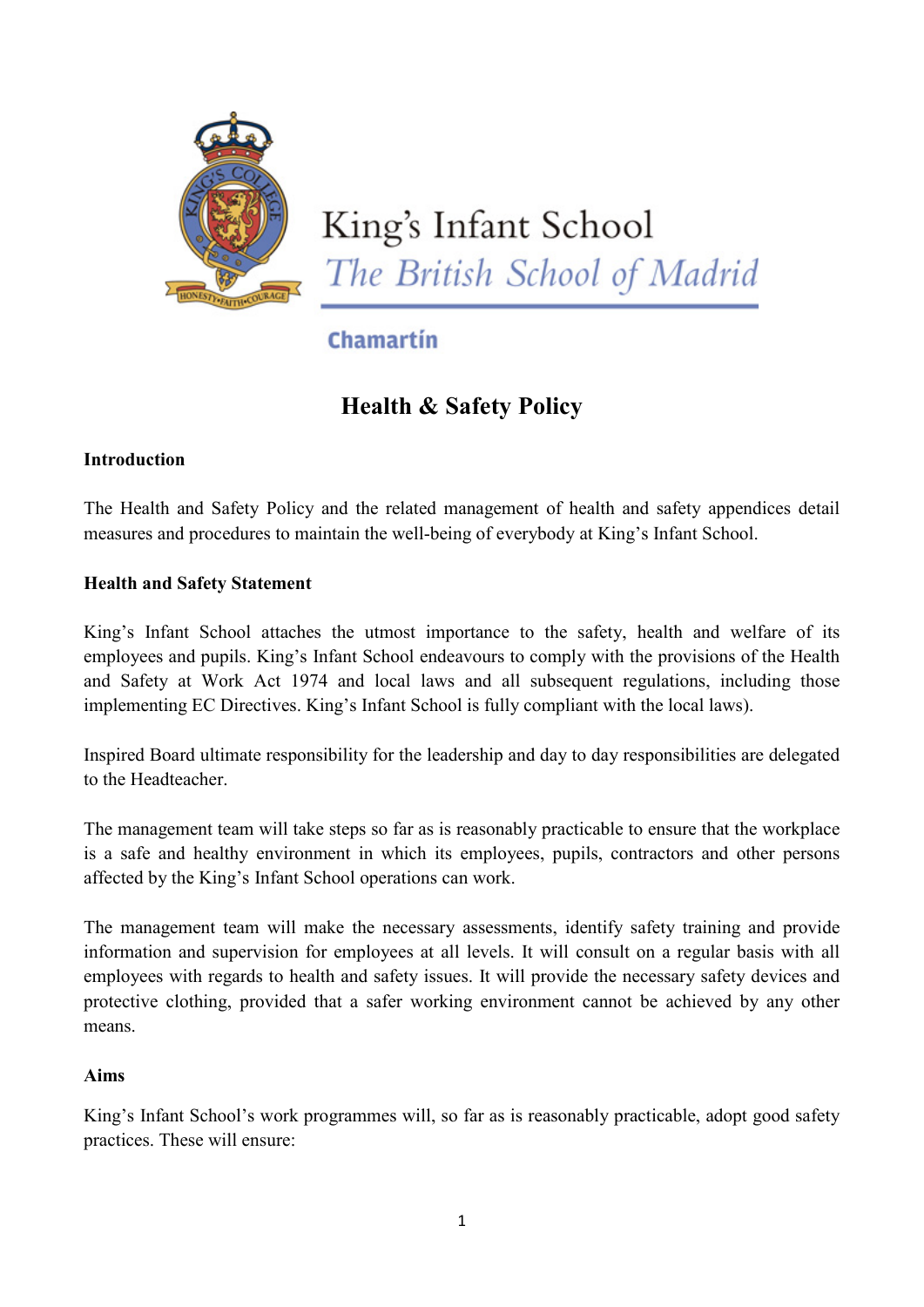- That all reasonable steps are taken to ensure the health, safety and welfare of all persons using the King's Infant School premises;
- Safe methods of working exist and are implemented throughout the school for staff and pupils;
- Staff, pupils and others are instructed, as necessary, in safe working practices;
- All equipment for which King's Infant School is responsible is in good and safe working order, and adequately protected;
- Toxic, hazardous or other dangerous substances for which King's Infant School is responsible are correctly used, stored and labelled;
- Health and safety concerns are reported to the H&S Specialist.
- the continued development of safety awareness amongst staff, pupils and other supervising adults;
- COVID19 measures (a separate handbook is available on request)

# **Co-operation**

All aspects of health and safety remain a leadership responsibility. However a safe and healthy workplace can only be achieved with the full co-operation of every employee.

Employees are duty bound to act responsibly and to do everything possible to prevent personal injury to themselves and to others. They must also safeguard all persons to whom King's Infant School owes a duty of care: namely people who may come into contact with their work; pupils, parents, visitors etc. To achieve this, employees must:

- Obey all the safety rules and procedures, including the wearing of protective clothing and the use of protective devices if they are specified by the King's Infant School risk assessments.
- Exercise their awareness, alertness, self-control and common sense at work.
- Report promptly to their Department Head all hazards, potential hazards, defects in equipment and any shortcomings in the school's work systems or procedures.

Employees should not be in any doubt that the King's Infant School will apply disciplinary procedures to any employee who intentionally breaches King's Infant School health and safety policy. This includes any specific safe systems of work, instructions, training and procedures laid down for the protection of those involved in King's Infant School's operations, and for those who may become involved in them.

# **Policy Review**

This policy will be regularly revised, by the Headteacher as necessary (but at a minimum of one year intervals). In conducting the policy reviews, due regard will be given to the following:

Planning- The elimination of risks in the workplace by careful selection and design of facilities, equipment and processes, together with effective control measures and training for employees.

If appropriate, the school will consider the risk to safety involved in: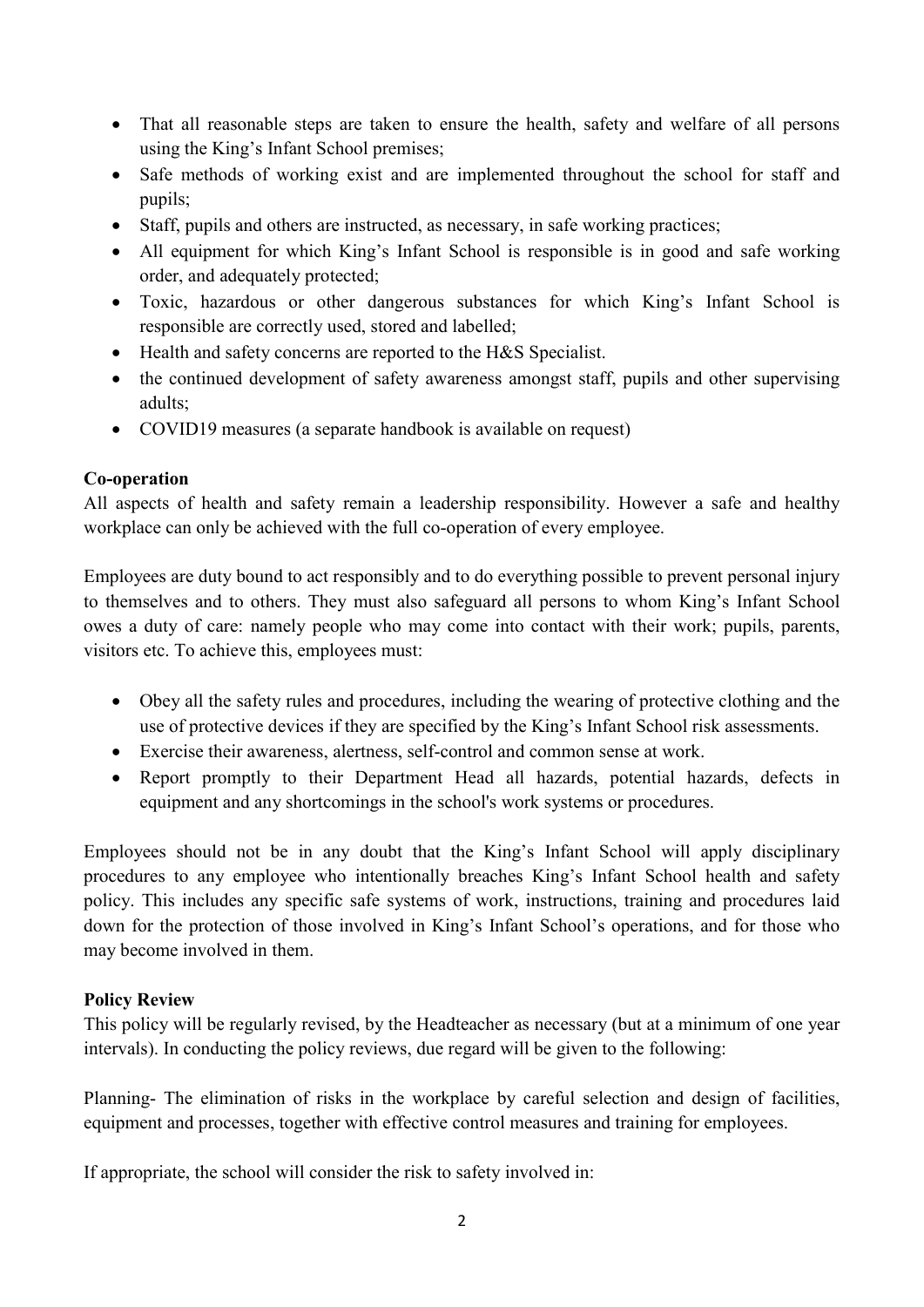- Dealing with physical, chemical and biological hazards, such as machinery safety, chemical safety, and the school building structure;
- Contractors in schools:
- Vehicle movements within the school grounds;
- Workplace arrangements, including maintenance;
- School trips;
- Work experience arrangements;
- Violence to staff;
- School security;
- Stress management;
- Letting of school premises to outside bodies;
- Pupils with special needs, i.e. manual handling;
- Any other site specific issue, e.g. gardens and playgrounds.

Organisation- A review of the King's Infant School's organisation including changes to ensure that responsibilities for health and safety are clearly defined at all times to all employees at every level.

## **Control**

Ensuring that the safety requirements are implemented throughout the King's Infant School's by all employees and that training is regularly conducted in support of those standards.

## **Monitoring and Review**

Health and Safety Walks will be carried out and a Health and Safety Committee conducted each Term. These documents will form the basis for monitoring and review, to ensure that a credible standard of health and safety is achieved.

## **Health & Safety Management**

Inspired Group has overall responsibility for the implementation of the policy and will ensure that sufficient finance provision is made available to support the policy.

In order to achieve the aims and objectives of the health and safety policy these issues will be brought regularly to the attention of King's Infant School's Health & Safety Committee, Senior Leadership and School Management Board Meetings.

A copy of the policy and related Health and Safety management appendices will be given to all employees when they join King's Infant School. When changes have been made to the policy, copies will be placed on King's Infant School's School server.

Details of staff responsibilities are stated for signed agreement in Appendix A.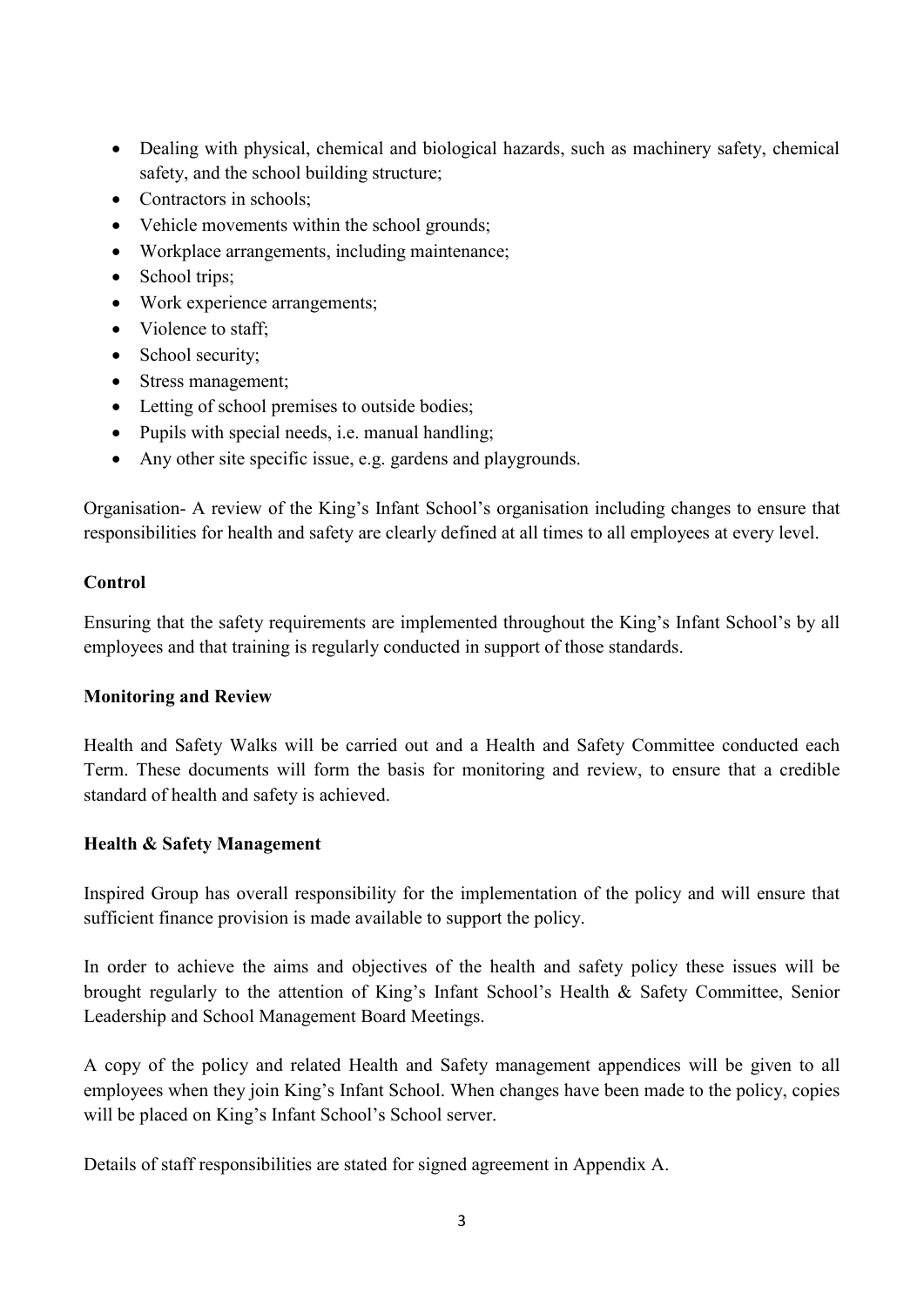Further details of health and safety management are detailed in Appendix B.

| <b>Created and Reviewed by:</b>       | <b>Policy Category:</b> |
|---------------------------------------|-------------------------|
| Created Dawn Akyurek September 2017   | <b>BSO</b> Statutory    |
| Reviewed Rachel Davies September 2021 |                         |
| <b>Approved by KGB</b>                | <b>Next Review:</b>     |
| October 2021                          | October 2022            |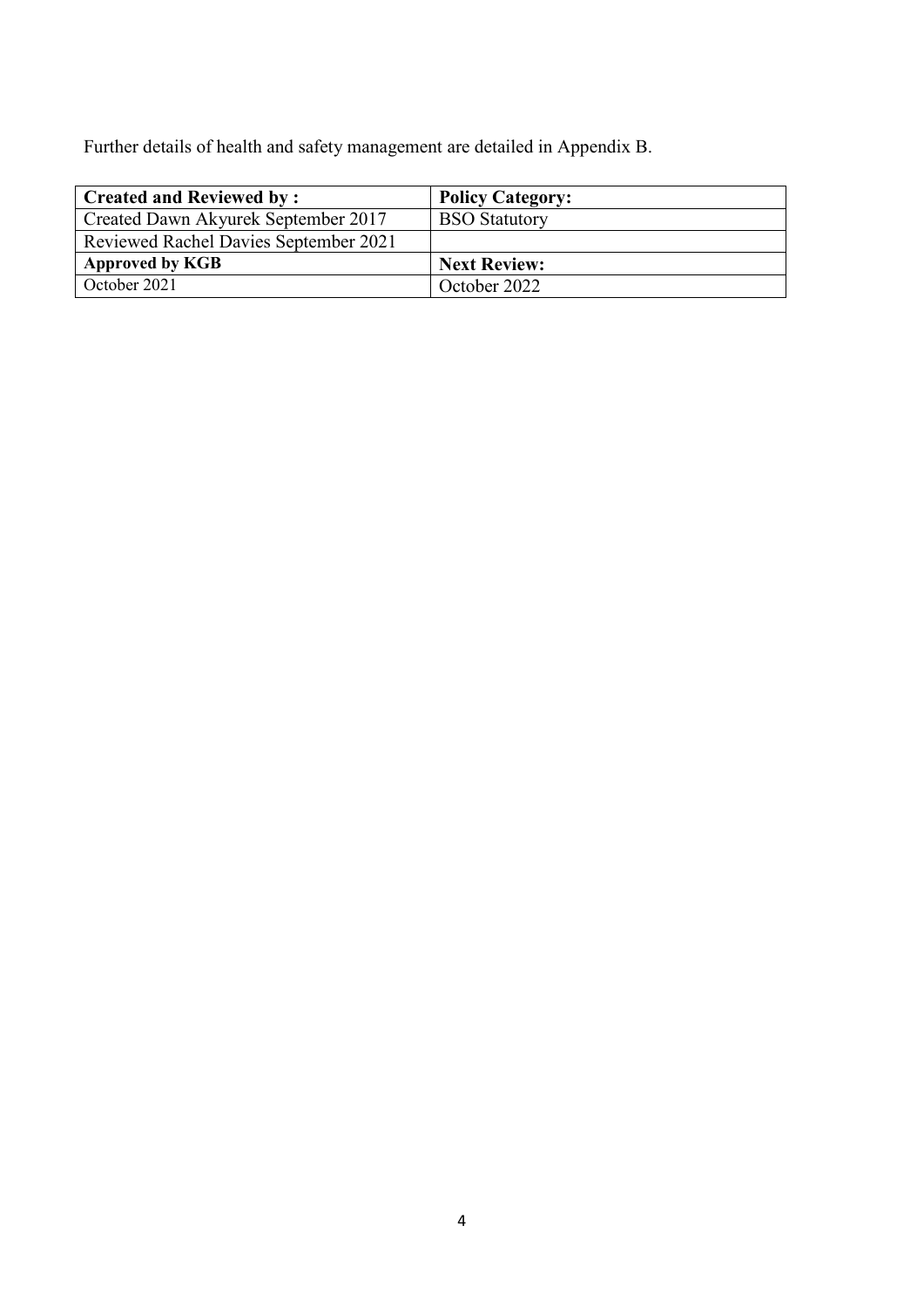# **Appendix A**

## **Health & Safety Management: Stakeholders Responsibilities**

## **RESPONSIBILITIES OF THE EUROPE CHIEF OPERATING OFFICER (COO)**

In the discharge of its duties, the Europe COO in consultation with the Head Teacher shall:

- Formulate and ratify the school's Health and Safety Policy.
- Regularly review health and safety arrangements (at least once annually) and implement new arrangements where necessary.
- Ensure that the site and premises are maintained in a safe condition.
- Prioritise action on health and safety matters where resources are required from the school's budget, seek further advice where necessary and ensure that action is taken.
- Promote high standards of health and safety within the school.
- Actively and reactively monitor health and safety matters within the school including health and safety inspection reports and accident reports.
- Ensure an effective and enforceable policy for the provision of health and safety throughout the school.
- Periodically assess the effectiveness of this policy.
- Identify and evaluate all risks relating to accidents, health and school-sponsored activities.
- Seek specialist advice on health and safety matters where appropriate.
- Ensure that all staff and pupils are, as necessary, provided with the training and information to ensure that they carry out their duties and activities in a responsible and safety-conscious manner.
- Ensure that periodic safety checks on the premises and grounds are carried out by properly qualified persons.

## **Responsibilities of the Headteacher**

The Headteacher shall be responsible for the day-to-day management of health and safety matters in the school in accordance with this health and safety policy and for ensuring the health and safety arrangements are carried out in practice. In particular, the Head Teacher shall:

- Ensure that risk assessments are made and recorded of all the school's work activities, including those off-site which could constitute a significant risk to the health and safety of employees and other persons;
- Appoint the Health and Safety Officer as defined in below;

## **Responsibilities of the Health and Safety Specialist**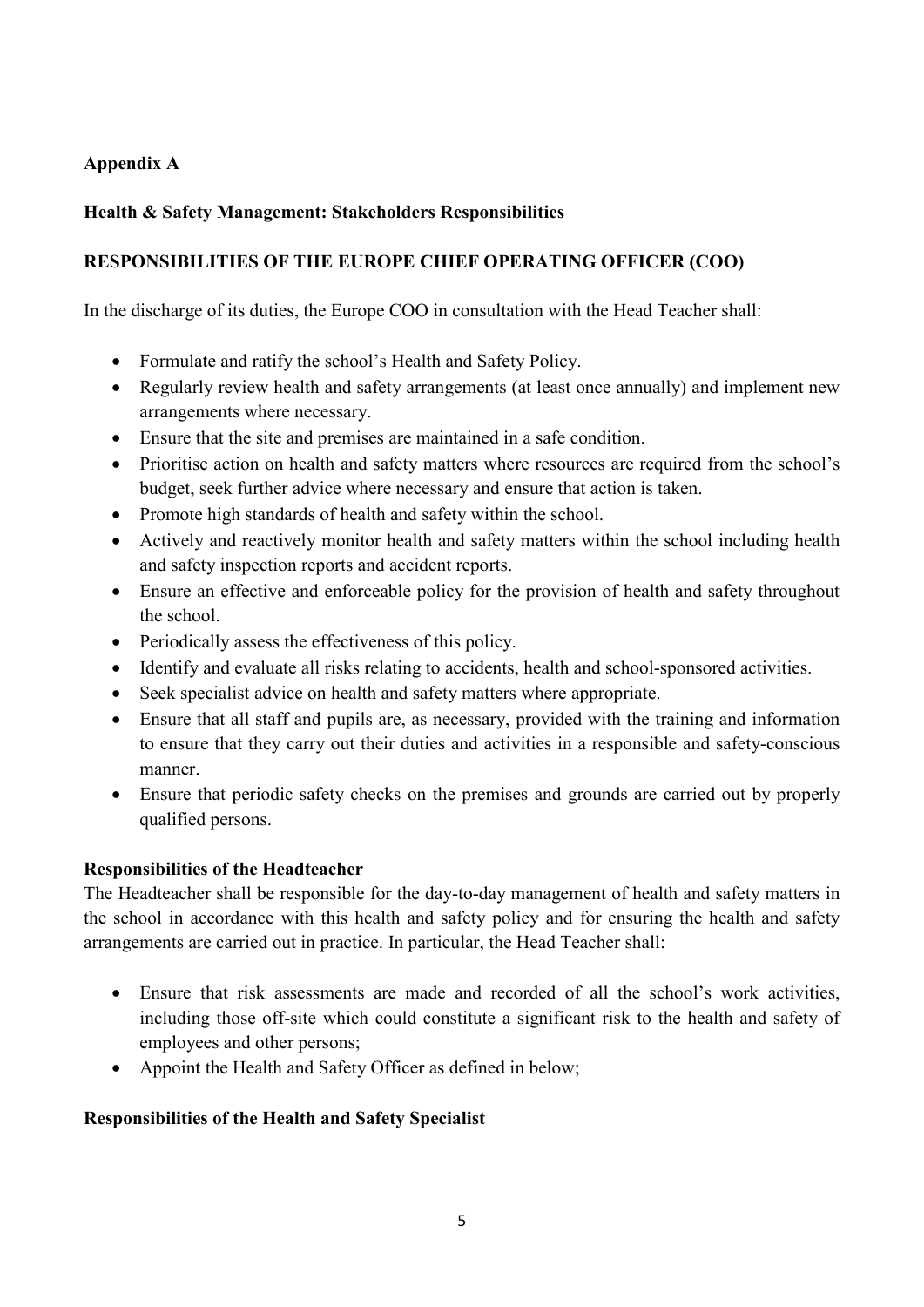- Liaise with Facilities Manager to ensure corrective action is taken as required to act on reported hazards.
- Identify staff health and safety training needs and arrange for them to be implemented.
- Ensure the implementation of safe working practices and procedures throughout the school, including the keeping of a Health and Safety Logbook by the Health and Safety Officer.
- Identify any training needs of staff and pupils, in particular in first aid.
- Ensure that all staff and pupils receive some basic first aid training at the start of each school year (or when they join the school if not at the start of the school year).

# **Responsibilities of the Facilities Manager**

- Decide on the most appropriate solution to correct health and safety hazards.
- Approve and instruct works to be conducted by maintenance in liaison with H&S Specialist to ensure corrective action is taken as required to act on reported hazards.

# **Responsibilities of the Health and Safety Officer**

- Ensure that health and safety inspections are carried out by the Health and Safety Officer at least once every term and logs are passed on to the Health and Safety Specialist.
- Ensure the implementation of safe working practices and procedures throughout the school, including the keeping of a Health and Safety Log.
- Ensure that risk assessments are made and recorded for all school activities.
- Ensure that the correct procedures are set out in the other Health and Safety policies.
- Consult regularly with members of staff on health and safety issues.
- Periodically (and in any event at the start of each academic year) review the emergency procedures, for events such as fire and security threats.
- Ensure that emergency drills and procedures are carried out regularly but at least once every term and are monitored for effectiveness.
- Seek advice of the Health and Safety specialist where appropriate.
- Ensure that a procedure is in place to deal safely with persons on the premises.
- Monitor purchasing and maintenance of equipment and materials to ensure that they comply with the appropriate health and safety standards.
- Encourage all pupils and employees to promote health and safety consciousness as a matter of routine.

# **Responsibilities of all members of Staff**

All staff shall familiarise themselves with the safety policy/regulations laid down by the COO and in particular:

- Ensure that such regulations are applied effectively by both staff and pupils in general.
- Take reasonable care for the health and safety of themselves and that of others who may be affected by their actions.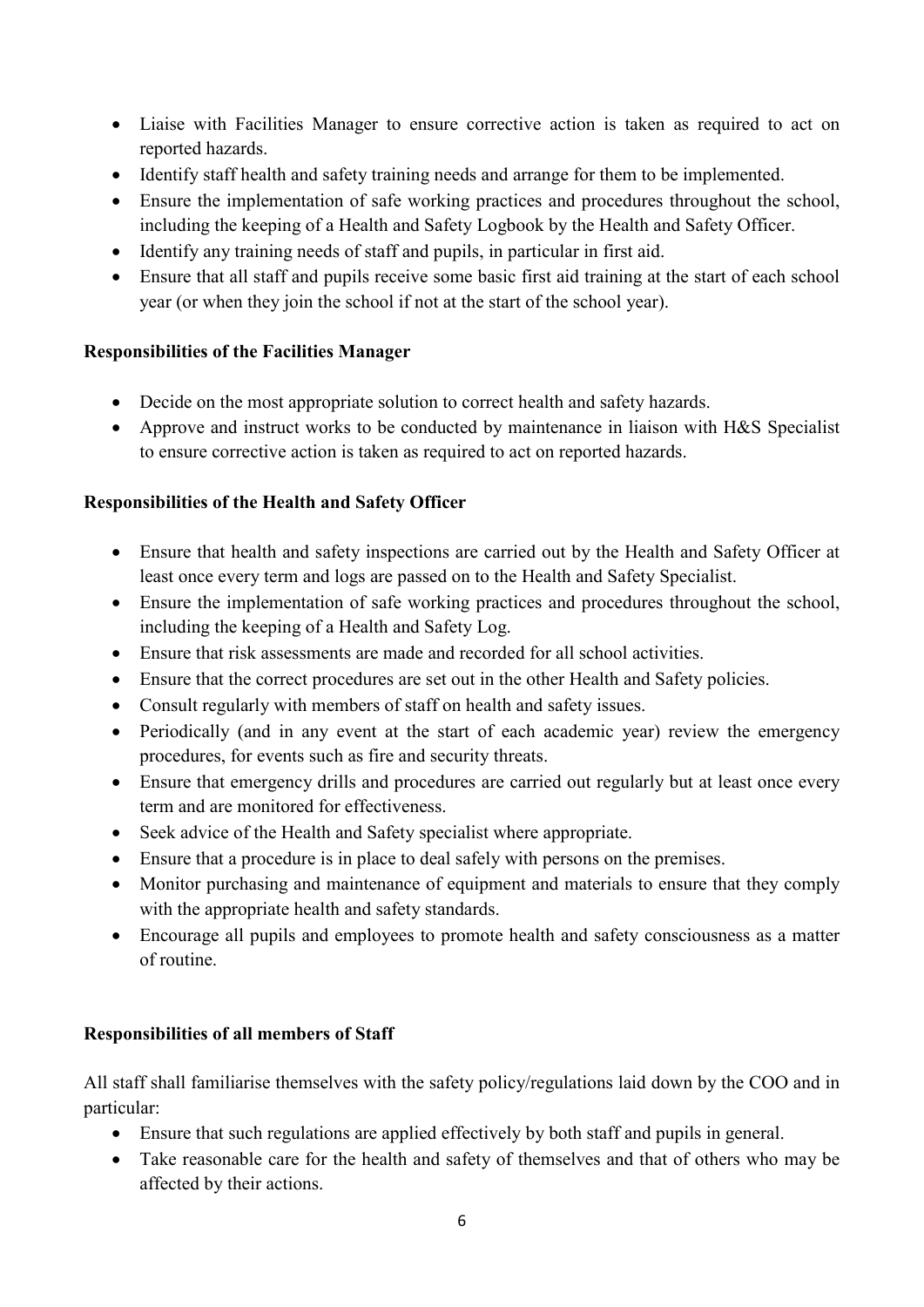- Report situations which may present a serious or imminent danger to their Departmental Head or the Health and Safety Officer.
- Report any concerns of abuse to pupils to the Child Protection Officer.
- Use the correct equipment and tools for the job and ensure that it is safe;
- Ensure that dangerous substances are correctly used, stored and labelled;
- Report to the Health and Safety Officer any hazards they may discover;
- Take an active interest in promoting health and safety, including suggesting ways of reducing risks;

The King's Group Health and Safety Specialist shall ensure that the school caretakers and cleaning staff are aware of any implications of this Health and Safety Policy as it affects their work such as the storage of materials, equipment, substances etc.

# **Emergency Procedures**

Emergency procedures shall be carried in accordance with the Critical Incident Policy.

- It is the duty of all members of staff to familiarise themselves with King's Infant School's fire and other emergency procedures, including evacuation drills which should be practiced regularly (two per term). If in doubt about such procedures, they should consult their superiors. Failure to follow the policy is a disciplinary offence.
- The Headteacher is responsible for drawing up, implementing and reviewing fire and emergency procedures at the beginning of each academic year, for ensuring that fire escapes are clearly marked and that evacuation instructions are posted prominently around the premises.
- Notices detailing the exact locations of the main service isolation points shall be prominently displayed so that all members of staff are aware of their locations.

# **Responsibilities of Pupils**

The pupils are expected:

- To behave in a safe and responsible manner and to be conscious of the health and safety of their classmates.
- To dress in a safe and sensible manner; and
- To observe all safety rules of the school and in particular the instructions of their teachers.

## **Responsibilities of Parents**

All parents are expected to familiarise themselves with the Health and Safety Policy of the school and to ensure that they and their children conduct themselves in a manner consistent with it. All parents must in particular: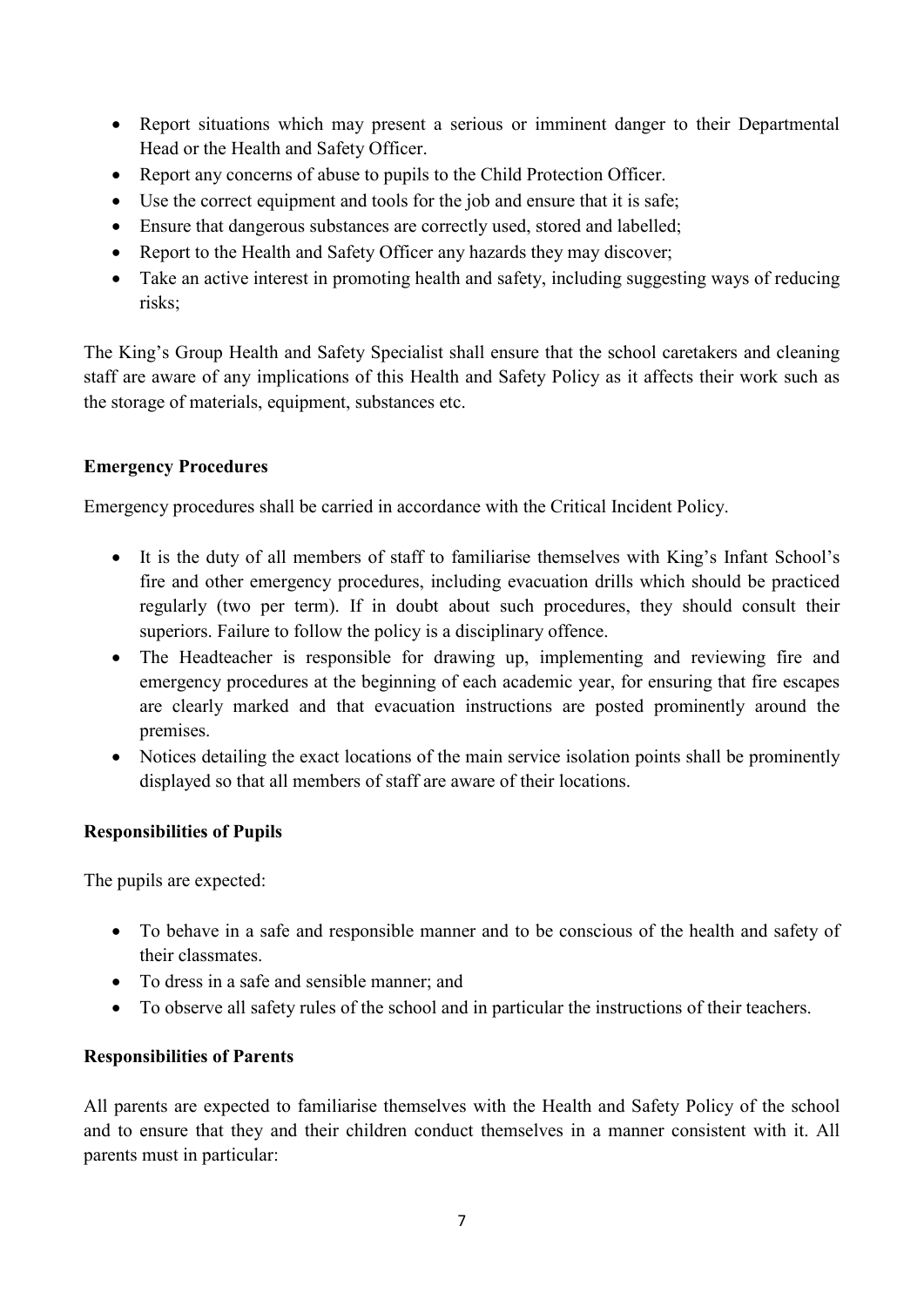- Make the school staff aware of any special medical needs of their children; and to provide appropriate medication as required.
- Ensure that they or properly authorised persons collect their children from school or meet them off the school bus at the end of the school day as appropriate, except where there is specific parental authorisation to the contrary; and
- Not send their child to school if he/she shows signs of a communicable disease or other infectious conditions.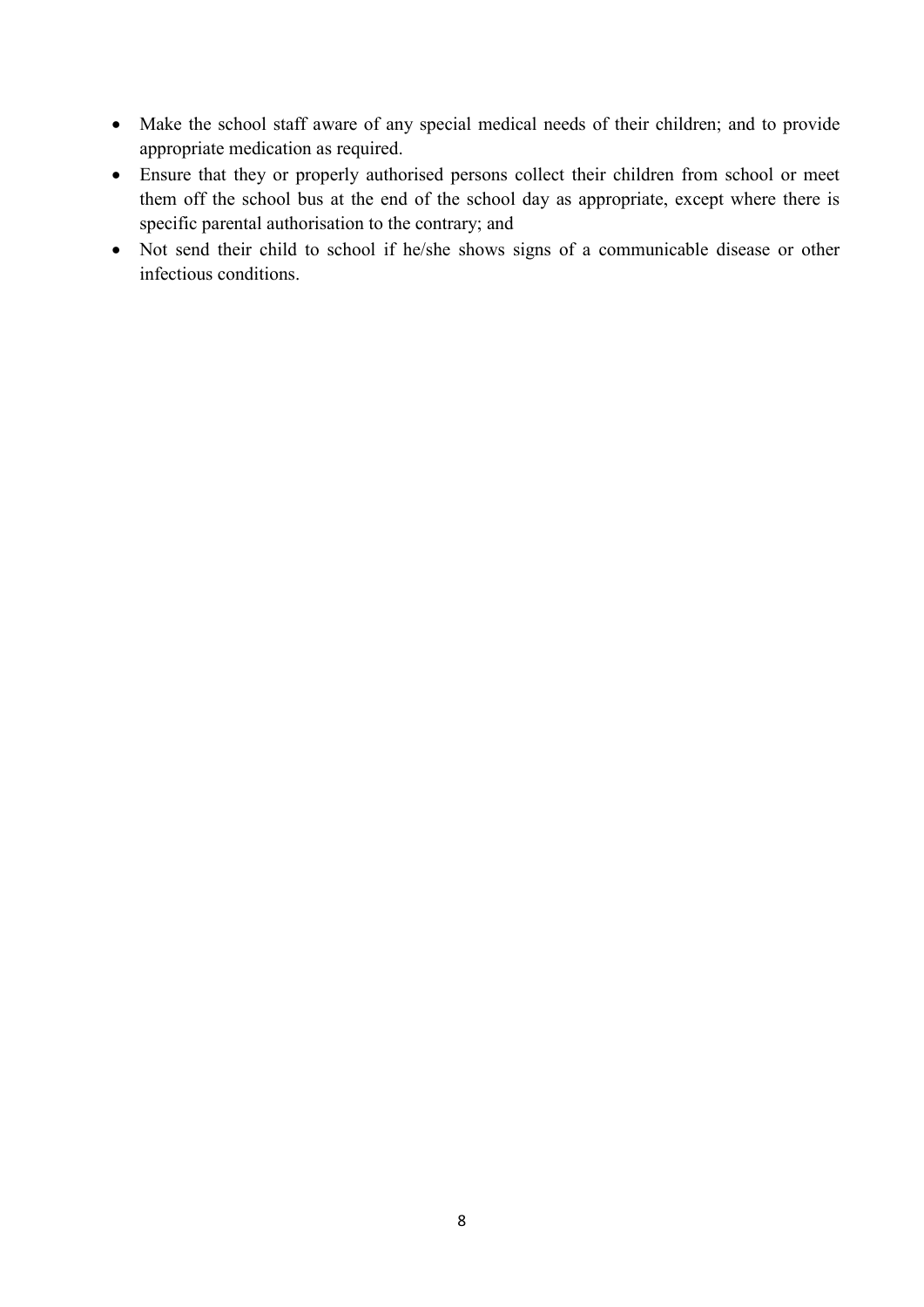# **Appendix B**

# **Arrangements For Health And Safety**

## **Health And Safety Officer**

- The Health and Safety Officer shall be a member of staff with special responsibility for health and safety matters and shall be appointed each year by the Headteacher or designated deputy. The name of the Officer shall be notified to all members of staff and to the COO at the start of each school year.
- A deputy Health and Safety Officer shall be appointed to act in the absence of the Health and Safety Officer.

## **Recording Health and Safety Issues**

- A Health and Safety Log shall be kept by the Health and Safety Officer This will contain all reported hazards spotted as a consequence of inspections, accidents, dangerous occurrences, incidents or accidents.
- An Accident Logbook shall be kept by the Health  $\&$  Safety Officer This will contain all accidents requiring medical attention by the Nurse. Accidents which are the result of normal children's behaviour, such as falling when playing, and are not caused by defective equipment or structures etc. do not need to be entered in the Health and Safety Logbook, but will be entered in the accident/incident Log by the Health and Safety Officer and other members of staff. Details of any injuries resulting from such accidents/incidents shall be recorded as set out in the **Medical and Intimate Care Policy.**
- Any member of staff who witnesses an incident, including accidents, dangerous occurrences, shall report it to the Health and Safety Officer. Accidents at work require notification to the King's Group Health and Safety Specialist.
- The following details, related to each incident, shall be entered in the Health and Safety Logbook:
	- Date and time of incident
	- Nature of incident (actual or near miss)
	- Area (health or safety issue)
	- Location of incident
	- Action taken
	- Incident open or closed
	- If open, follow up action to be taken
	- Follow up action taken, if any
	- Name and position
	- Date report completed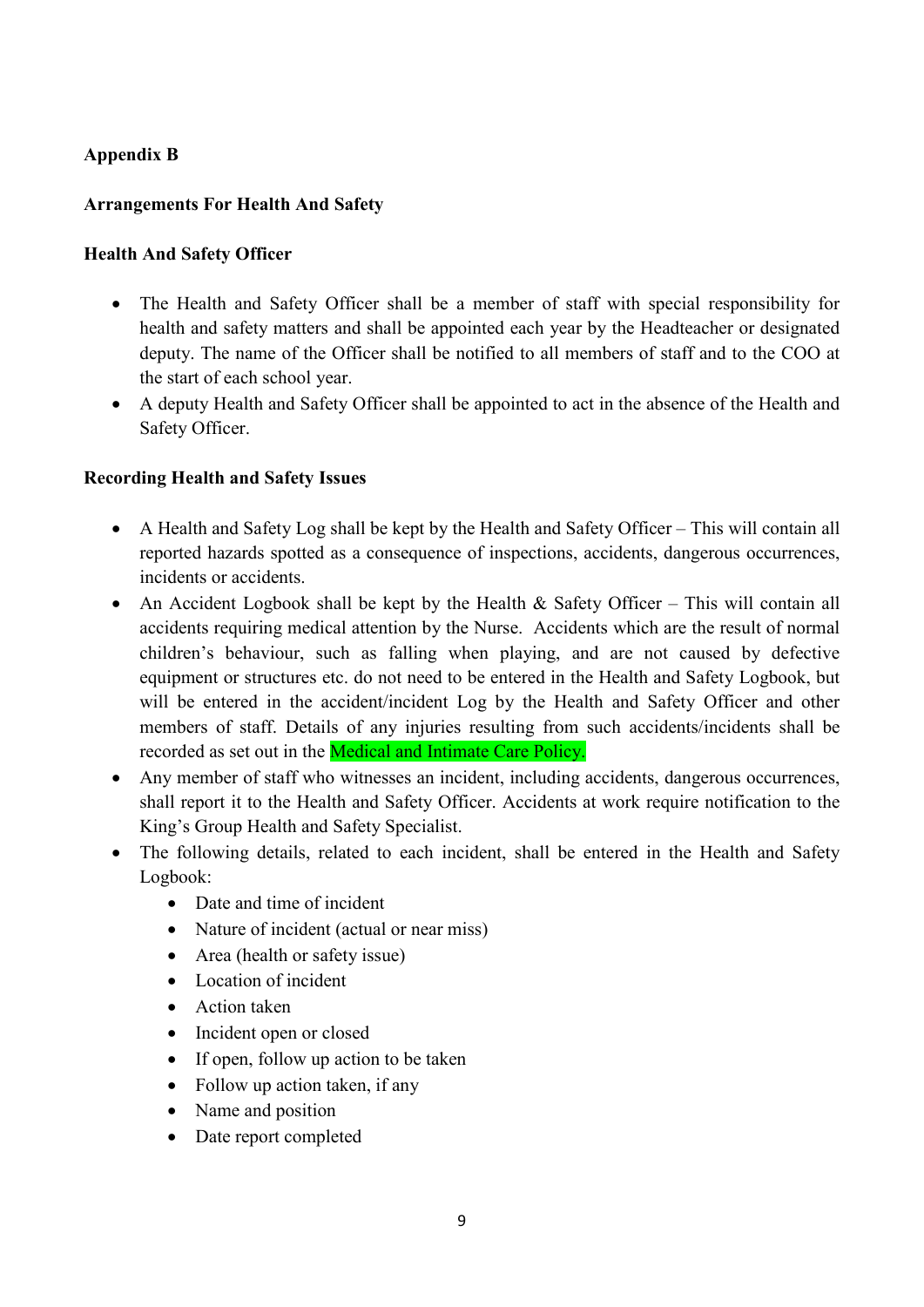• Where accidents are found to be caused by faulty plant, equipment, premises or unsafe systems of work, action shall be taken to remove or isolate the hazard and to warn people until the necessary modifications or repairs have been made.

# **Emergency Procedures**

- Emergency procedures shall be carried out in accordance with the Critical Incident Policy.
- It is the duty of all members of staff to familiarise themselves with King's Infant School Critical Incident Policy, including evacuation drills which should be practiced regularly. If in doubt about such procedures, they should consult their superiors. Failure to follow the policy is a disciplinary offence.
- The Headteacher is responsible for drawing up, implementing and reviewing fire and emergency procedures at the beginning of each academic year, for ensuring that fire escapes are clearly marked and that evacuation instructions are posted in all classrooms, offices, and corridors.
- Notices detailing the exact locations of the main service isolation points shall be prominently displayed so that all members of staff are aware of their locations.

## **Supervision**

- The Headteacher is responsible for drawing up a duty roster which shall be followed by all staff.
- The Before School Club children are allowed into the school from 8.00 am each morning where they are supervised in the Hall until 9.00 am. Up to three members of staff indicated on the duty roster are responsible for the children in the school garden from 9.10 am. Two members of staff indicated on the duty roster are responsible for the children in the school patio from 9.00 am.
- Class teachers are responsible for the safety of their children throughout the time they are being taught.
- Class teachers are responsible for their pupils' safety at the end of the school day until 4.40 pm after which the child goes to the After School Club in the indoor Nursery patio area to await parents or guardians under the responsibility of 2 members of staff.
- At lunch-time, teachers are responsible according to the duty roster for the safety of the children.
- The school bus monitors are responsible for the children from pickup on their buses at all times during school bus journeys.
- The Headteacher is responsible for the safety of all those using King's Infant School premises when there are contractors working on site.
- The persons leading school or private clubs, whatever time of day they are held, are responsible for the safety and attendance of those enrolled in their clubs.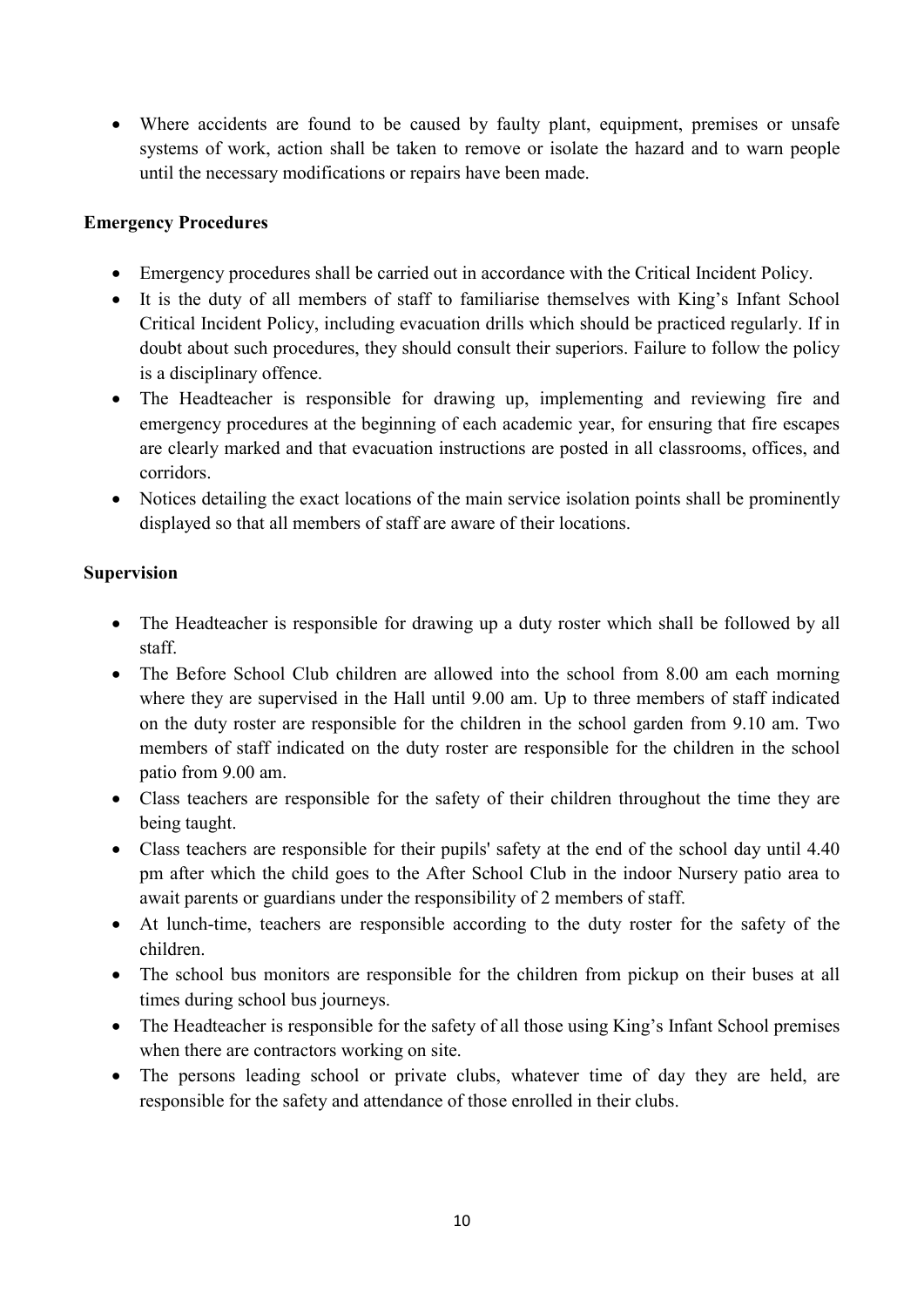# **First Aid and Administration of Medicines**

First aid and the administration of medicines shall be carried out in accordance with the procedures set out in the First Aid and the Medication in School Policy.

# **Hazard Reporting**

- All members of staff shall report any hazards that could be a cause of serious or imminent danger (such as damaged electrical sockets, broken windows, suspected gas leaks, wet or slippery floors) immediately to the Health and Safety Officer.
- Verbal reports to the Health and Safety Officer shall be followed up by an entry in the Health and Safety Logbook (on Drive).
- The Health and Safety Officer shall carry out a risk assessment of the hazard identified and inform the Health and Safety Specialist if remedial action is needed.
- A copy of the Hazard Reporting Form shall be kept in the Health and Safety Logbook. The form shall record the remedial action (if any) taken.

## **Repairs and Maintenance**

- Any member of staff who encounters any damage to or wear and tear of the premises which may constitute a hazard shall report it to the Health and Safety Officer through the hazard reporting procedure.
- All members of staff are responsible for ensuring the good housekeeping of their own workrooms, such as offices, workshops, studios and the related storage areas.
- Defective furniture shall be taken out of use immediately and reported to the Health and Safety Officer.

## **Housekeeping and Disposal of Waste**

- Rubbish awaiting collection or removal shall never be left where it obstructs escape routes or could aid the production or spread of fire. The maintenance or cleaning personnel shall be contacted if circulation or escape routes are obstructed by rubbish.
- All members of staff are responsible for ensuring the good housekeeping of their own workrooms, such as offices, workshops, studios and the related storage areas.
- All members of staff are responsible for arranging to clear up spillages which occur whilst they are in charge of the area concerned. Other spillages, leaks or wet floors shall be reported to the cleaning personnel who will arrange for them to be dealt with.
- All members of staff are responsible for ensuring that hazardous substances or substances that require special procedures for disposal are disposed of safely.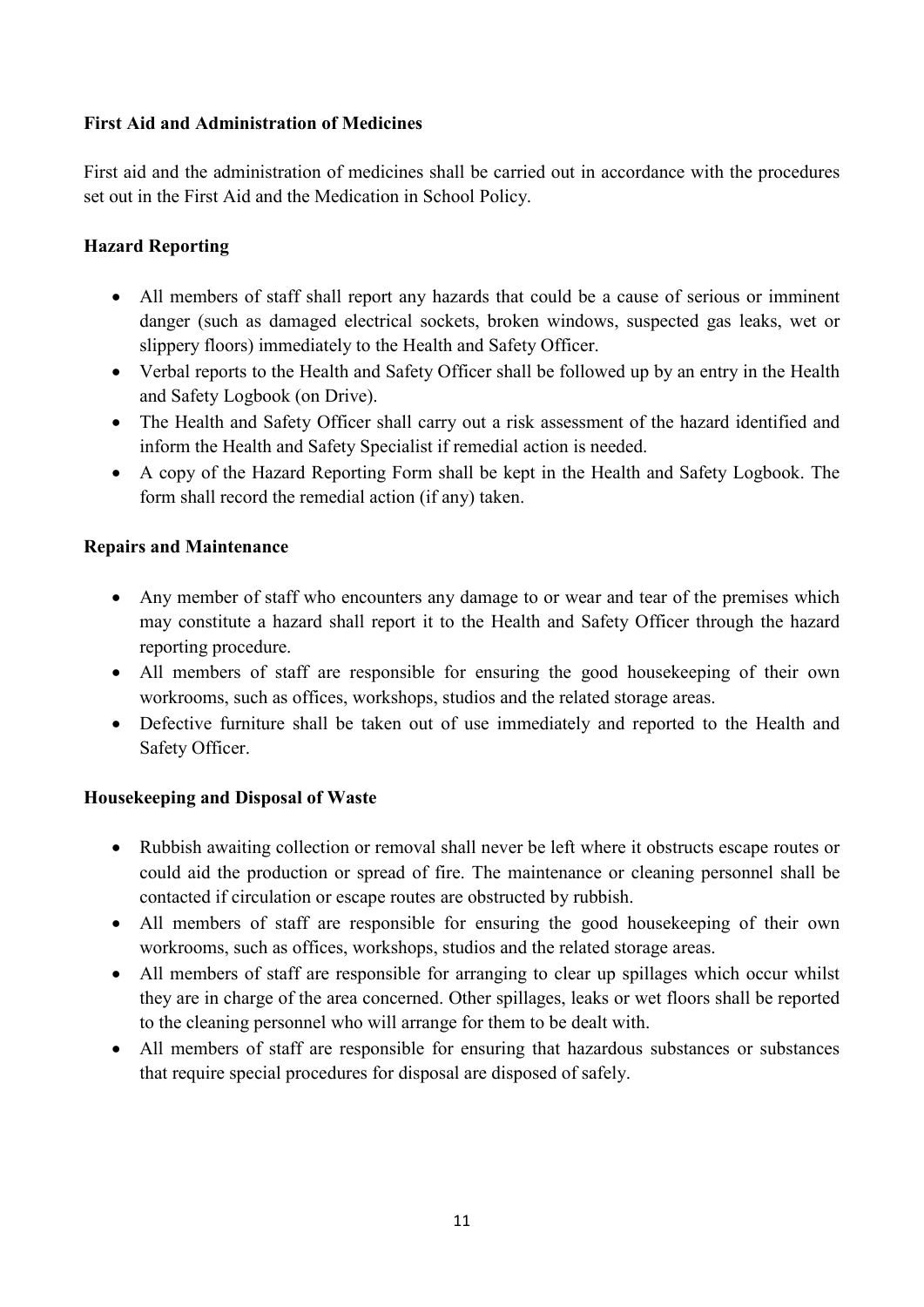## **Visitors and Parents**

- All visitors and parents shall report to the School Reception where they shall sign the visitors' book, collect their **blue lanyard.** Their temperature will be taken and gel given. They shall wait in the reception area until they are met by the person who they have come to meet.
- Any member of staff seeing an unidentified person in the school shall report this immediately to the most senior member of staff on the school premises, who shall notify security and any other action they consider necessary to ensure the restraint or removal of the unidentified person.

# **Smoking**

- Smoking is prohibited in the school and the school grounds.
- All job applicants shall be informed of the no smoking policy.

# **Violent Behaviour**

No form of violence will be accepted on the school premises.

## **Use of School Premises**

Those persons hiring any part of the school shall be responsible for ensuring the health and safety of all those attending their event and for the protection of the buildings and grounds against damage.

# **Monitoring and Review**

# **Monitoring**

- The Headteacher shall receive a written report from the Health and Safety Officer after each Health and Safety Committee. This report shall be brief and shall summarise the previous month's entries in the Health and Safety Logbook, and shall make recommendations for improvement of health and safety. All Health and Safety information is shared in a timely fashion with the COO and the Inspired Spain Health and Safety specialist.
- The COO shall be informed immediately of any serious incident and the outcome of the incident.

## **Review**